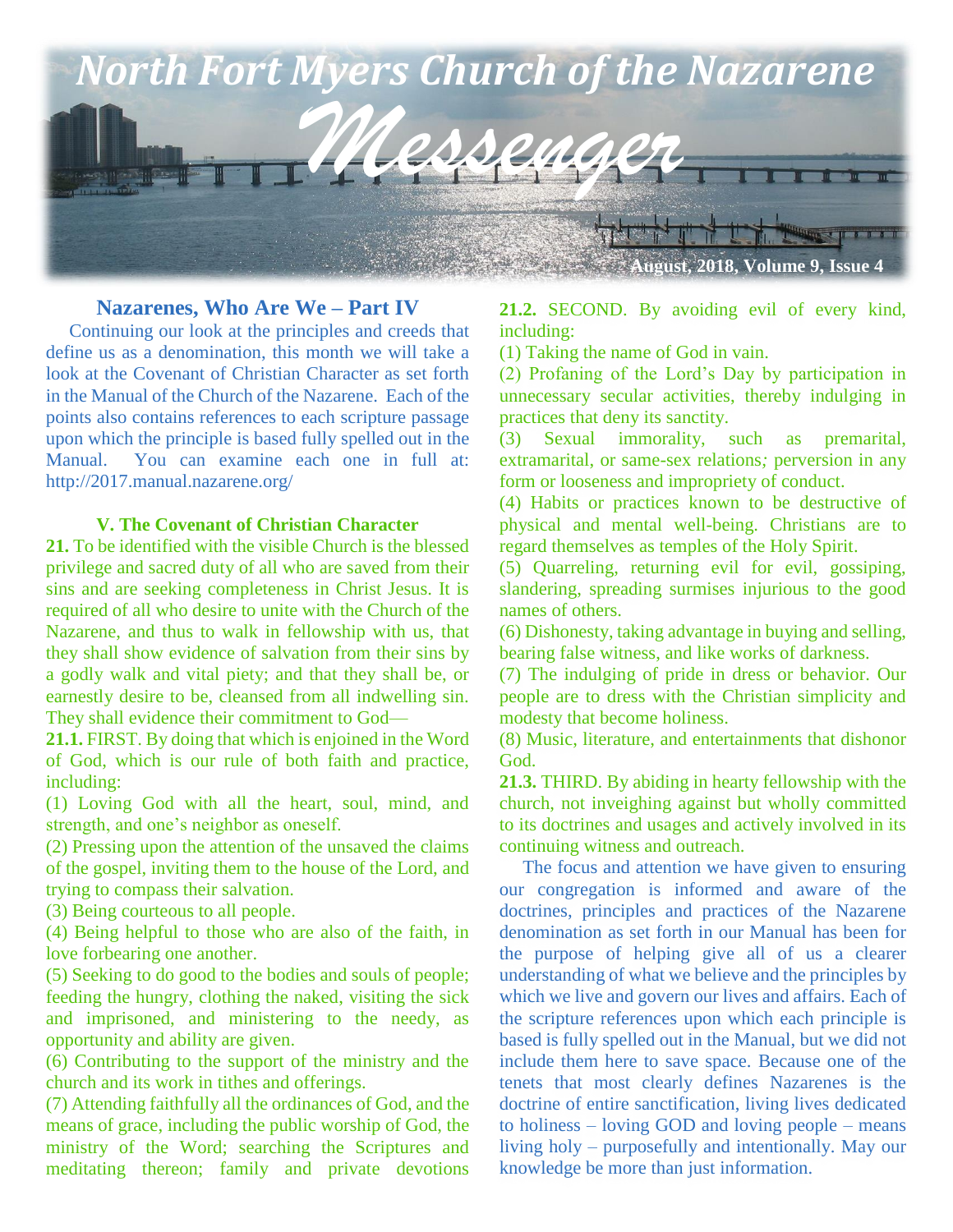# **August Events**

- **3 – Teacher's First Day Back to School Lee County**
- **7 – Harry Chapin Food Distribution**
- **9 – Church Board Meeting**
- **10 – Students First Day Back to School**
- **11 – Shelling Trip**
- **26 – All Church Afterglow after PM Service**

# **Birthdays & Anniversaries**

- **1 – Bettie Coolie 24 – Janet Heath**
- **17 – Doug & Karen Haiflich 27 – Pat Abrams**
- **20 – Susie Lorenson 29 – Carol Goodrich**
- **21 – Ronnie Kiser 30 – Jerry & Martha**
- 
- 
- - **Pickett**



## **Prayer Needs:**

Patrick Lindsey Jerry Lee Orion Predko Janet VanSkiver Laurel & Dorothy Chapman Janice O'Lynn Michael Romano Ryan Woodby Paul & Grace Boling Matthew Morgan Ida Chaplow Ardyth Eldridge George Smith Phoebe Barr Beth Kurland Mark & Kim Barr Sheryl Colie & Family Joseph Groves Eileen Massett Louis Perez Ernie Rybold **Regina Williams** Alice Daugherty Phyllis Obney Kenny & Gail Goodman Bonnie Rose Eileen Jennings Vanessa Hinckley Raymond Jungles Annie Krapu Ken Vandelinde Cody Church Steven Leo Janice O'Lynn Jeff Werling Betty Retter<br>
Sandy Reedy Pearl Buchkoski Jerry & Deane Werling The Nation of Israel Sandy Reedy Pearl Buchkoski Jerry & Deane Werling Marlene Ryan Kitty Baxter House of James Ministries A Youth Pastor Unsaved Loved Ones Our Church Leaders Our military, our leaders & our nation

**Phoebe Barr Joseph Groves** 



**At the Parsonage Sunday, August 26 After the PM Service Sign up in the foyer**

We are excited to be partnering with the Harry Chapin Food Bank to help feed the hungry and provide for the needy in North Fort Myers. We need volunteers to help with the distribution on Tuesday, August 7, from 4:00 to 6:00 PM, to help with a variety of tasks. Please spread the word to anyone you think could benefit from this special outreach and join us as we partner to help those in need. Thank you for being the hands and feet of Jesus in North Fort Myers. **ALL-CHURCH AFTERGLOW**



Harry Chapin Food Bank Fighting Hunger, Feeding Hope

**VBS UPDATE: Our "Shipwrecked – Rescued by Jesus" themed vacation Bible school was a wonderful success this year, with 20 young people, including a class of 6 teenagers. Thank you to the 21 volunteers who decorated, taught, created and led in making crafts, registered children, prepared and served snacks, played, sang, loved, hugged, smiled and cheerfully provided a week filled with lots of Jesus and tons of fun. Please pray for the investments that were made and for each child and their families who were touched – until next year.**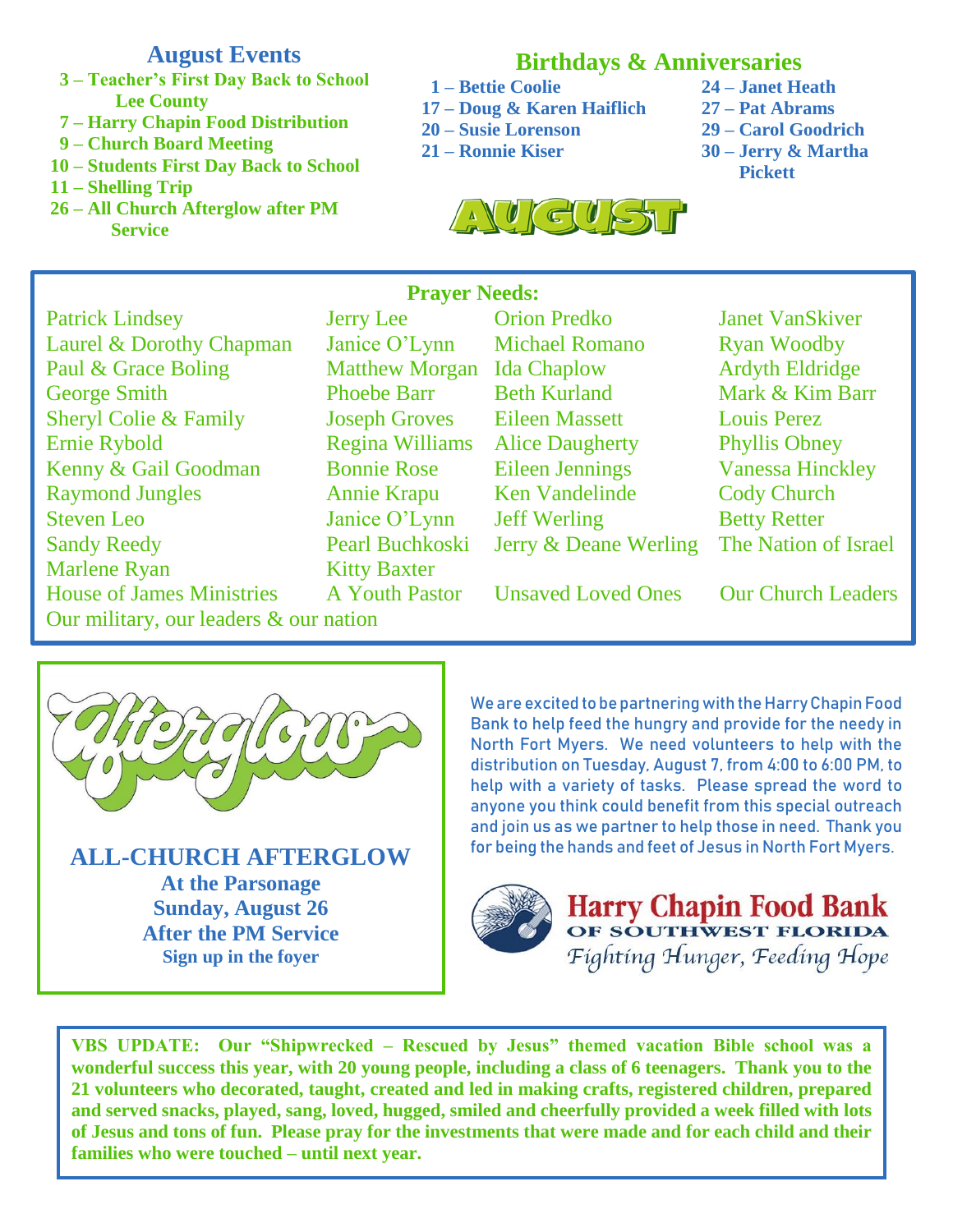**It's time for the school year to begin for the 2018-2019 term, and we want to encourage all our people to take an active role in praying for the schools, students, teachers, administrators and staff members of each and every one of our schools in Lee County. We encourage each of you to make an effort to pray daily for all of these and include the following prayers**

#### **Love:**

**"Father, may the students and staff members of our entire school district experience Your love through the Christians they know in profound and authentic ways. And may each of our schools be saturated with the love of Christ in and through every believer in Jesus." (John 13:35).**

## **Truth:**

**"Lord, release truth in our school district. Help students to rightly discern truth and not believe or fall victim to false teachings." (Proverbs 23:23).**

**School board: "I pray the blessings of wisdom and holy discernment upon each Lee County school board member. May Your kingdom come and Your will be done in this district by the decisions they will make. I pray this for:**

- **Cathleen O'Daniel Morgan, District 7 (Chairman)**
- **Pamela H. LaRiviere , District 5 (Vice Chairman)**
- **Mary Fischer, District 1.**
- **Melisa W. Giovannelli, District 2.**
- **Chris N. Patricca, District 3.**
- **Steven K. Teuber, District 4.**
- **Jane E. Kuckel, PhD, District 6.**

 **Father, may Your will be done at each and every school board meeting" (Romans 13:1).**

## **Principals:**

**"May the principals of every Lee County school recognize the God-given responsibility he/she has for the best interests of the children who attend the school. May they walk in wisdom, integrity, grace, truth, and the will of GOD" (Proverbs 2:1-11).**

## **Struggling students:**

**"Lord, I ask you to encourage those children who struggle with their studies this year. Strengthen their minds. Help their teachers and parents know how to help them learn. Protect them from feelings of worthlessness and shame, and encourage them through the truth of who they are in Jesus Christ" (1 Thessalonians 5:14).**

## **Violence:**

**"Lord, stay the hand of violence against the children and staff of this school district. Dismantle any plan to bring harm to them. Expose any weapon brought into the school premises and render it harmless" (Psalm 34:7; 54:1).**

#### **Christian programs:**

**"Father, I pray for abundant blessings on programs that bring Christ into this school district. Help the groups who sponsor such programs function according to your Word and in harmony with each other. Bless the leaders and bring forth new and growing believers among the students, administrators, teachers and staff of each and every school in Lee County" (1 Corinthians 12:12,13).**

## **Christian students:**

**"Grant the Christian students who attend every school in Lee County wisdom and boldness for living out their faith. Help them share the Gospel of Jesus Christ effectively with their classmates" (1 Timothy 4:12). A chosen generation:**

**"Father, may your kingdom come in the lives of each of the students in Lee County, and may You raise up a generation of people who worship you in spirit and in truth right here" (John 4:23,24; 1 Peter 2:9). An open door:**

**"Lord, create open doors in each and every school in Lee County for the Gospel of Jesus Christ to be shared with students and staff. Allow full advantage to be taken of every opportunity to name the name of Jesus in each and every school. And may You be honored, lifted up and glorified throughout the 2018-2019 school year" (Matthew 7:7; 1 Corinthians 16:9).**